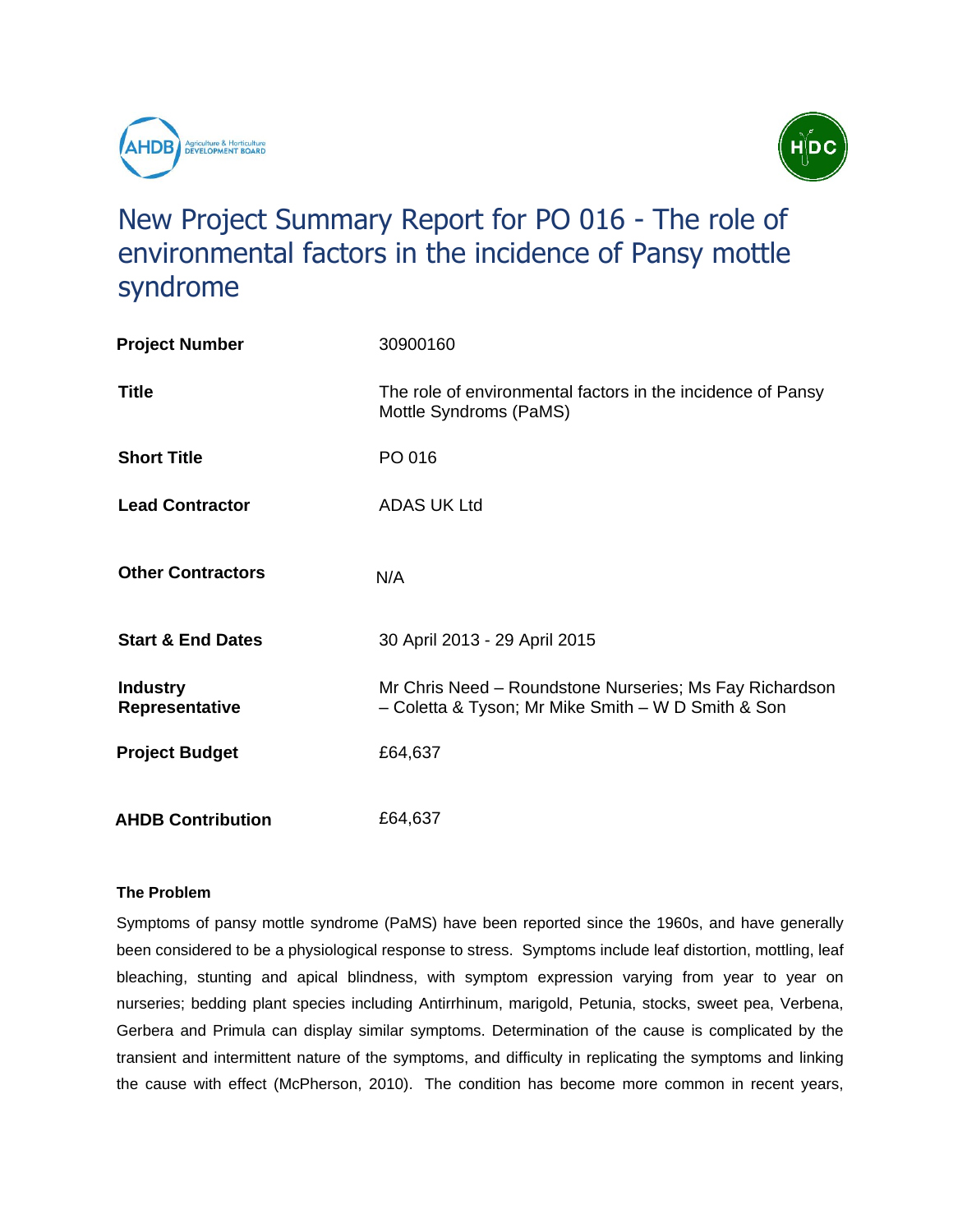particularly under the relatively cool, wet conditions of 2013, which has renewed interest in identifying the cause.

Grower observation suggests that PaMS may be varietal, with incidence occurring in specific seed batches and colours. Outbreaks have however, been linked to environmental factors, because symptoms have often been observed under humid conditions. These include warm, wet and windy weather when glasshouse vents are shut, causing humidity to increase within the glasshouse. Symptoms also tend to appear after transplant, although they may have been triggered earlier and have also been linked to high root-zone moisture levels.

## **Aims and Objectives**

**i) Project aim(s):** To investigate the role of selected environmental factors on the incidence of PaMS.

**(ii) Project objective(s):** To monitor nursery environment (humidity, temperature, light) within commercial bedding plant production systems and, using regression analysis approaches, elucidate any statistically robust causal relationships between the incidence of PaMS and environment.

### **Approach**

#### *Data Exploration*

To better understand the events surrounding the incidence of PaMS then there is a need to either establish a robust relationship or rule out selected environmental factors with the incidence of PaMS. To provide an evidence base, a range of pansy crops will be monitored for growth, development, appearance, management and environmental monitoring on UK grower holdings around time periods and locations when PaMS has been know to occur and one grower holding where PaMS does not generally occur. There is an element of risk with this approach whereby no symptoms may occur during the monitoring timeframe. PaMS, however, is sufficiently problematic that the likelihood of no occurrence within the site monitoring network is low. The methodology, described below, is predicated on the assumption that the overall dataset will be a composite of both qualitative and quantitative datasets to provide the depth and breadth of coverage of the factors that could be linked to expression of PaMS symptoms.

#### *Data types*

Within-sowing monitoring will provide environmental data (temperature, humidity and light) as time series data. Within each sowing in year one there will be two sets of environmental data time-series; from two locations within the sowing at canopy height. If the analysis of the data shows that temperature and humidity are important, then in year two, the number of locations within the sowing would be increased, and monitoring above the canopy would be included as necessary to provide more detailed information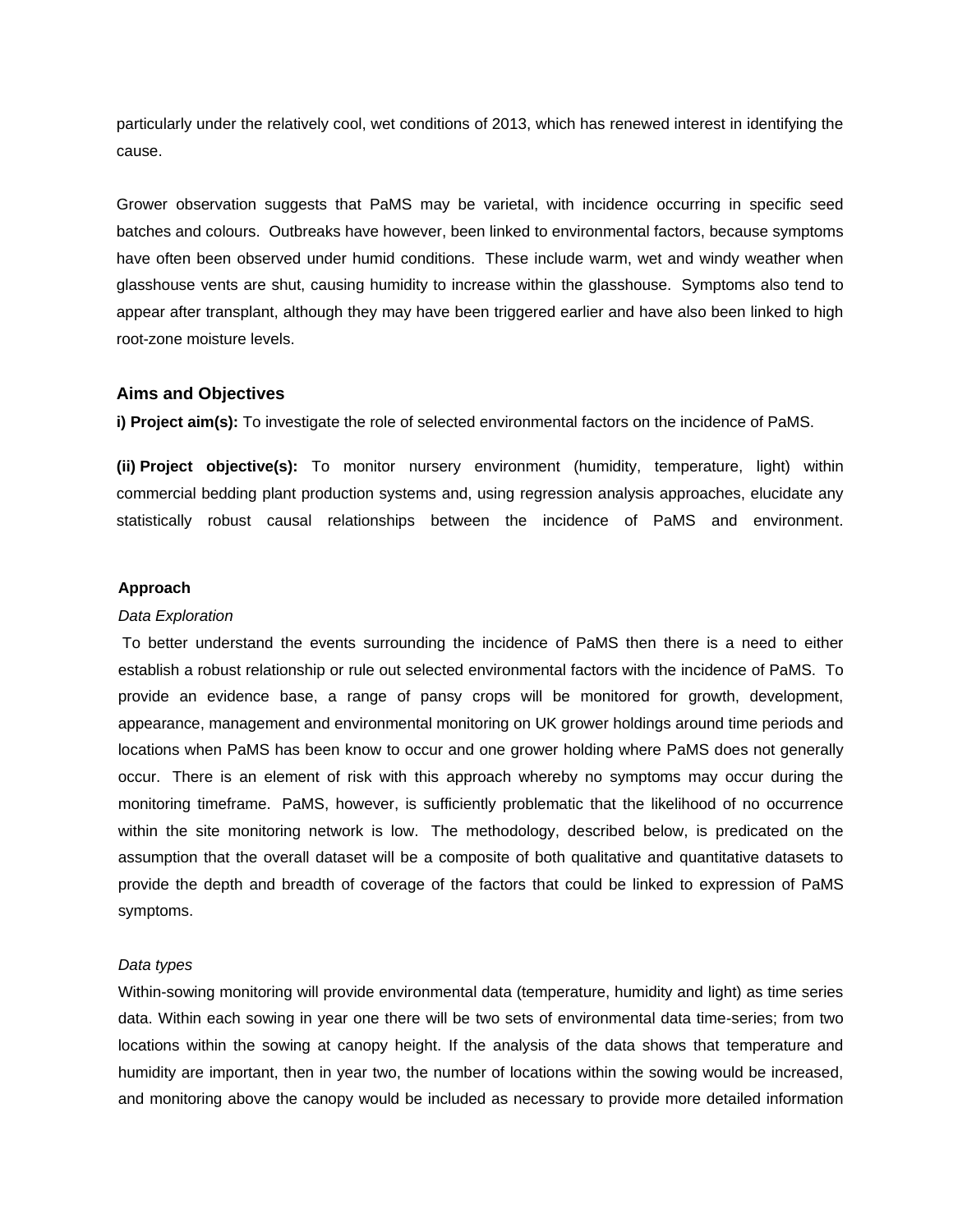on the impact of environmental conditions.

If appropriate, in year two we will collect data from the glasshouse control system (ventilation rate, temp and humidity) and outdoor weather stations used on the nurseries. This will be used to attempt to correlate the measured environmental variables within a sowing with the measured glasshouse and outdoor climate. These data are likely to be time-series data, but with differing frequencies of sampling. Operational data will be supplied in terms of operations records, showing times of sowing, number of crops per season, transplantation, fungicide applications, substrate type, watering regime and relocation of pansies and growth stage as they move through production. In addition to this, the spatial location of the monitored trays within the glasshouse will be recorded to allow for the identification of any possible influence of specific locations within the glasshouse on expression of PaMS symptoms. Growing media and irrigation water samples will be collected and will be analysed if potentially linked to causal factors of PaMS.

Data for observations of any observed development of pansy mottle syndrome will form another time series data source. This data will be in the form of percentage incidence within a tray/sowing, and where possible, spatial data indicating the spatial location of plants expressing PaMS symptoms in each tray/sowing.

### *Data integration and preparation*

As set out above, the need to understand the causal conditions of PaMS, requires the collection of a comprehensive set of monitoring and associated data (environmental and operational). This data will be monitored on different timescales, consisting of time series (environmental data), event series (operations) and incidence (binomial) data (PaMS monitoring data).

As there is a potential for there to be a delay between the plant experiencing the causal factors and the expression of PaMS symptoms, a set of environmental time windows (Coakley et al, 1998) will be used, covering a range of delay times and period lengths. Within a time window, environmental data will be accumulated, summarised and averaged to provide additional factors for use in the statistical analyses. Data will be averaged, summarised and accumulated over key periods of interest to created summary variables e.g. by growth stage or location in the greenhouse so that correlations between observations of disease and summary variables over different time periods may be determined. Data exploration

Critical to investigation of the environmental conditions in the development of pansy mottle syndrome is a process of investigative and iterative exploration of the data. It is proposed to utilise standard statistical techniques for preliminary analysis of the data (Window pane analysis (Coakley et al., 1998), Principle